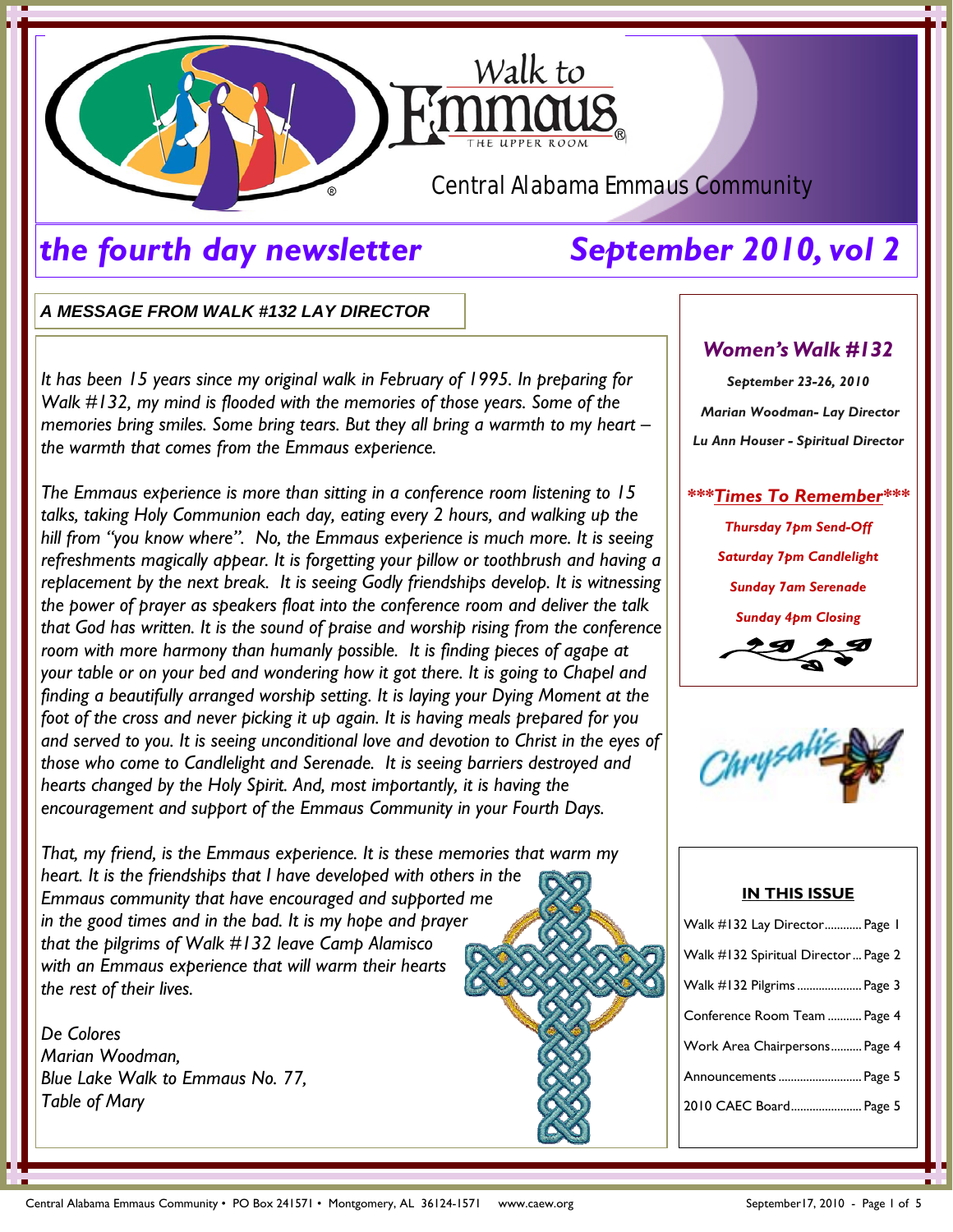## *FROM THE SPIRITUAL DIRECTOR OF WALK 132*

 A few months back (during the moving process) I became reacquainted with a small book on prayer by Henri Nouwen entitled "With Open Hands". The book describes the different stances we have as we approach prayer. The first chapter is "With Clinched Fist". Reading this chapter I was reminded of my stance to my Emmaus Walk, Blue Lake Walk To Emmaus # 12, I approached the weekend with clinched fist, and as my husband said later concerning his walk "if I had found your car, I would have come home."

 Over the years since my Emmaus Walk I have been blessed to learn that I wasn't the only one who wanted to go home. We know that many of the pilgrims of Walk 132 as the days fall away and the time for their Walk To Emmaus gets ever closer their resistance may strengthen. I know that God is in the Midst of all of our planning. The pilgrims and the team have been picked by hand, by our Lord and Savior Jesus Christ. We are on a vision quest and lives will be changed.

 These next few weeks are so important in the spiritual formation of all who will be a part of CAEW # 132. Please be in prayer for our Pilgrims, Conference Room Team, Our Worship Team, Our back ground team, all of those precious ones who have everything set up, just when we need it, made agape, have the agape in place, have wonderful meals, wonderful snack times; all of those who are



 sponsors, will come for Candlelight, and closing, and those who pray for all by name. All of those who will ride home with our pilgrims and will become forever the beginning of their four day. There is no small part to serve. Your part may be **the very blessing that pilgrim needs.** Thanks for your willingness to serve.

> De Colores LuAnne



### *2010 Walk Dates to Remember*

*Women's Walk #132 Sept 23 ‐ Sept 26 Marian Woodman ‐ Lay Director Lu Anne Houser ‐ Spiritual Director East AL Cluster (Thursday ‐ Sunday)*

*Women's Walk #133 Oct 20 ‐ Oct 23 Wendy Rajan ‐ Lay Director Mike Densmore ‐ Spiritual Director Elmore/Tallassee Cluster*

*Men's Walk #134 Oct 27 ‐ Oct 30 Charles Stover ‐ Lay Director Jim Dannelly ‐ Spiritual Director Selma Cluster*

*For addiƟonal Emmaus and Chrysalis informaƟon and updates, periodically refer to our website at www.caew.org. Don't forget, God equips and gives you the means and strength you need to serve, and bring others to Christ.* 

Men's Walk #131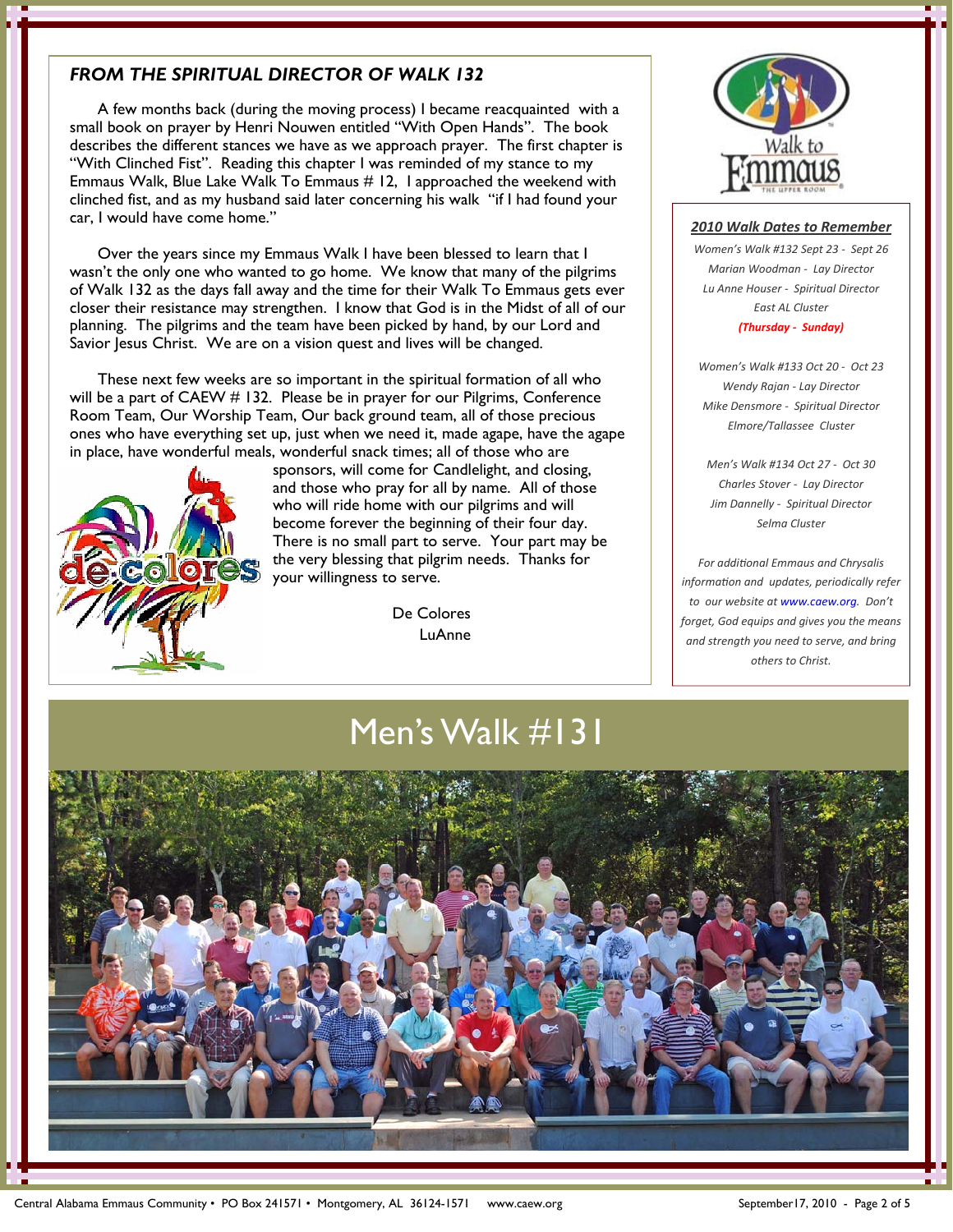# **Pilgrims of Women's Walk #132**  *Then their eyes were opened and they recognized him…" Luke 24:31*

| <b>PILGRIM</b>          | <b>CITY</b>          | <b>CHURCH</b>                        | <b>SPONSOR</b>               |
|-------------------------|----------------------|--------------------------------------|------------------------------|
| Janet Atchinson         | Marion Jct.          | <b>Church Street UMC</b>             | Raylaine Henderson           |
| <b>Betty Barker</b>     | Wetumpka             | First Baptist - Wetumpka             | Shawn Barker                 |
| Lisa Barnes             | LaFayette            | <b>Oakbowery Methodist</b>           | Leisa Askew                  |
| <b>Courtney Barrett</b> | Wetumpka             | First Baptist Wetumpka               | Jared Shipp                  |
| Jessie Binion           | Clanton              | <b>Union Baptist Church</b>          | Juanita & Joe Hearn          |
| Ellen Boggan            | Selma                | Fresh Anointing International Church | <b>Belinda Davis</b>         |
| Sandy Boswell           | Deatsville           | Frazer UMC                           | Jorie Welch                  |
| Misty Bryan             | Goshen               | <b>Goshen Baptist</b>                | JoAnna Kilpatrick            |
| Steffani Bryant         | Auburn               | <b>Cornerstone UMC</b>               | Emmy Sorrells & Amy Huey     |
| Donnarose Buchanan      | <b>Valley Grande</b> | <b>Elkdale Baptist</b>               | Randy Malone                 |
| <b>Holly Caldwell</b>   | Prattville           | <b>Trinity UMC</b>                   | Kati Douglas                 |
| Mary Ellen Clements     | Marion               | <b>Marion UMC</b>                    | <b>Suzanne Stringer</b>      |
| Linda Cruce             | <b>Valley Grande</b> | <b>Crosspoint Christian</b>          | Martha Jackson               |
| Juanita Fletcher        | Wetumpka             | Frazer UMC                           | <b>Freda Hall</b>            |
| Julia Freeman           | Salem                | Village Christian Church             | Diane Wood                   |
| Megan Henderson         | Valley Grande        | Orrville Baptist - Orrville          | Jess Henderson               |
| Marsha Hill             | Lineville            | Springhill Baptist                   | <b>Charlotte Robertson</b>   |
| Diana Hodges-Batzka     | Montgomery           | <b>First Christian Montgomery</b>    | Bethany Gamma                |
| Debi Hoggle             | Selma                | Ocmulgee Baptist - Selma             | Thomas Beach                 |
| <b>Crystal Kimbrel</b>  | Opelika              | Cornerstone UMC                      | Erin Stephens                |
| <b>Kay Little</b>       | Selma                | Ocmulgee Baptist                     | Pam Jones                    |
| Maureen Malphrus        | Auburn               | Opelika First Baptist                | <b>Carrie Newton</b>         |
| Kim Mann                | Opelika              | Opelika FUMC                         | Rhonda Boothe                |
| Pam Mashburn            | Auburn               | Auburn UMC                           | Jennifer Chambliss           |
| <b>Bobbie Mattox</b>    | Ashland              | <b>Ashland FUM</b>                   | Dru & Charlotte Mattox       |
| <b>Blair Miley</b>      | Deatsville           | <b>Rivers of Life</b>                | Rubye Wilkerson              |
| <b>Bobbie Morris</b>    | Montgomery           | <b>First Christian Church</b>        | Jim Smith                    |
| <b>Judy Murphy</b>      | Auburn               | <b>Auburn First Baptist</b>          | Mary Jane Laumer             |
| <b>Susan Outlaw</b>     | Troy                 | <b>Park Memorial Methodist</b>       | Linda Hines Hornsby          |
| Marsha Parkman          | Dadeville            | First UMC - Dadeville                | Marsha Davis & Marcia Wright |
| Johnnie Prophitt        | Alex City            | Alex City UMC                        | Duane Skarecky               |
| Susan Rief              | Montgomery           | Frazer UMC                           | <b>Heather Thornton</b>      |
| Kathy Schmidt           | Andalusia            | Lindsey Bridge Baptist               | <b>Bradd Rhymes</b>          |
| Cheri Sexton            | Selma                | <b>Christ The King</b>               | Raylaine Henderson           |
| Laurie Shipp            | Wetumpka             | Frazer UMC                           | Rebecca Bright               |
| <b>Cindy Smith</b>      | Waverly              | <b>Trinity UMC</b>                   | Cori Newman                  |
| Lisa Smith-Thorne       | Auburn               | First Baptist Opelika                | Denise Haynes                |
| Flo Smyth               | Wetumpka             | Frazer UMC                           | <b>Heather Thornton</b>      |
| Gail Stevenson          | Valley Grande        | Ocmulgee Baptist                     | Jeanie Jones                 |
| Susan Taylor            | Selma                | <b>Shiloh Baptist</b>                | David Hagood                 |
| Kathy Welch             | Wetumpka             | Mountain View Baptist                | Ed & Mary Rhodes             |
| Lindsey Wine            | Valley               | <b>Beulah Baptist Church</b>         | Richard & Carrie Newton      |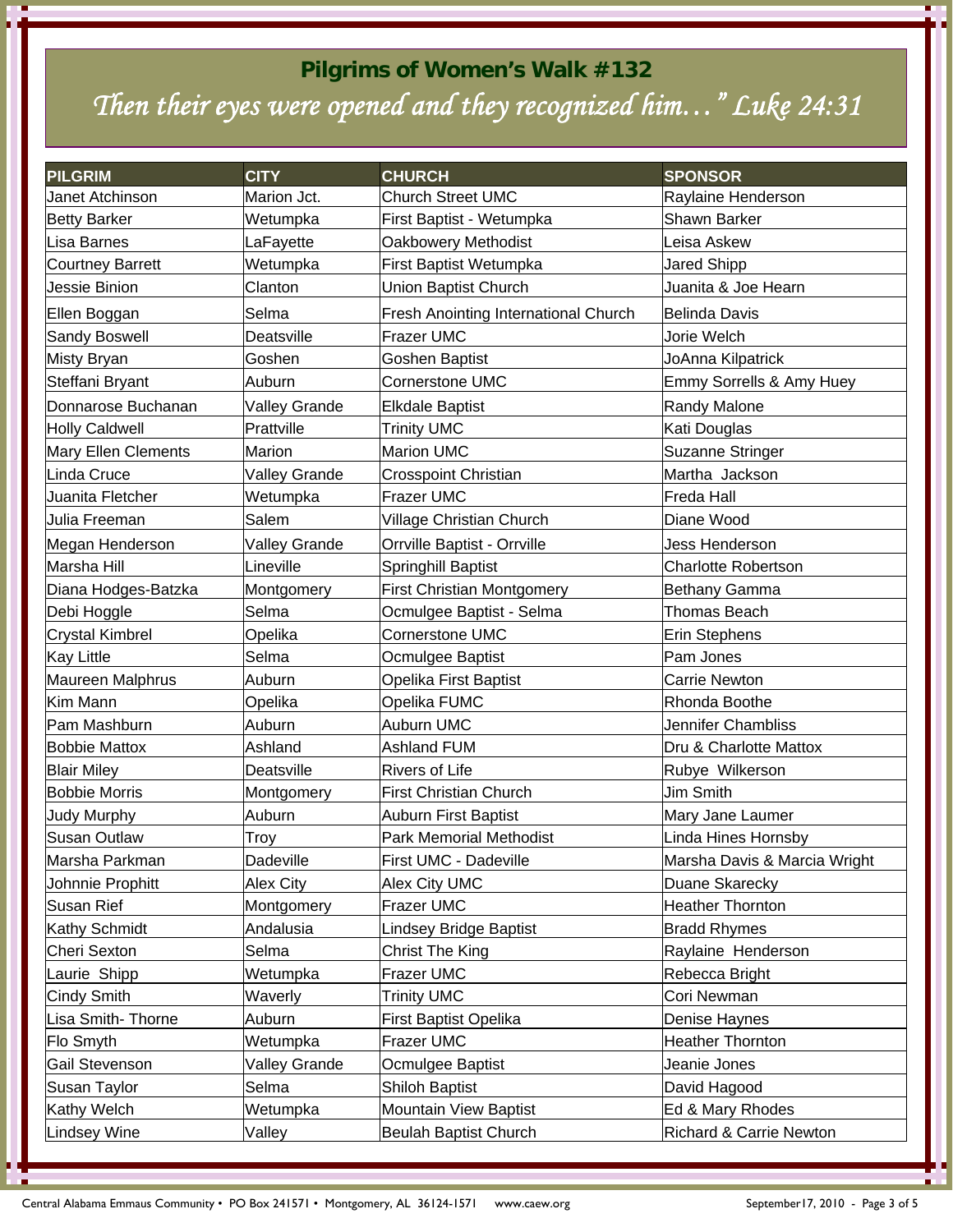| Lay Director                         | Marian Woodman                                                                                                                  |
|--------------------------------------|---------------------------------------------------------------------------------------------------------------------------------|
| <b>Assistant Lay Directors</b>       | Lynnie Kopp<br><b>Rene Waldrop</b><br><b>Gail Hawkins</b><br>Susan Fountain                                                     |
| Spiritual Director                   | LuAnne Houser-                                                                                                                  |
| <b>Assistant Spiritual Directors</b> | Jim Sasser-<br>John Weaver<br><b>Steve Kopp</b><br><b>Ed Deabler</b>                                                            |
| <b>Music</b>                         | Chrystal Strickland<br>Margaret Fleming<br><b>Annette Taylor</b>                                                                |
| Media                                | <b>Penny Colin</b>                                                                                                              |
| <b>Table Leaders</b>                 | Shay Baugh<br>Angi Rhymes<br>Sue Olson<br><b>Tricia Wilkerson</b><br><b>Patty Macready</b><br>Martha Ellis<br><b>Kay Morris</b> |
| <b>Assistant Table Leaders</b>       | Linda Pearson<br>Deborah Batson<br>Jennifer Spencer<br>Carolyn Huey<br>Jeanne Tepper<br>Linda Voitle-<br>Kris Johnson           |
| Board Rep.                           | <b>Terri Sasser</b>                                                                                                             |



# **Conf. Rm. Team - Men's Walk #131 Work Areas - Women's Walk #132**

| <b>SUPPORT AREA</b>               | <b>CHAIRPERSON</b>                                                                  |
|-----------------------------------|-------------------------------------------------------------------------------------|
| AGAPE                             | Donna Hall/Donna Ray                                                                |
| <b>BOOK COVERS / BAGS</b>         | Janice Baker                                                                        |
| <b>BEDTAGS</b>                    | Janice Baker/Rita Carswell                                                          |
| <b>BOOK TABLE</b>                 | Raylaine Henderson                                                                  |
| <b>CANDLELIGHT</b>                | Katie & David Hagood                                                                |
| <b>ENTERTAINMENT</b>              | Stephanie Conner, Pam Petersmine,<br>Shirley Esco, Shawn Barker,<br>Teresa Williams |
| <b>SATURDAY NIGHT PARTY</b>       | Stacey & Todd Deavor                                                                |
| <b>GREETERS</b>                   | Eric Canada                                                                         |
| <b>LOGISTICS</b>                  | Stephen Humphrey                                                                    |
| <b>FOOD PREPARATIONS</b>          |                                                                                     |
| <b>MEAL SERVICE</b>               | Todd Deavor/Felicia Swanner                                                         |
| <b>NAME TAGS</b>                  | Carl & Debbie Kelly<br>Brenda Eastwood                                              |
| <b>NEWSLETTER</b>                 | <b>Sherry Watkins</b>                                                               |
| <b>PHOTOGRAPHY</b>                | David Hagood                                                                        |
| <b>REFRESHMENTS</b>               | Pam Snyder/Cindy Barkley                                                            |
| <b>HOUSING &amp; REGISTRATION</b> | Kay Walters/Bobbie Walters                                                          |
| <b>SERENADE</b>                   | Carrie & Richard Newton<br>Kay Walters                                              |
| <b>SPONSORS' HOUR</b>             | Angelia Windsor Co-Chair<br>Helen Johnson                                           |
| <b>72 HOUR PRAYER VIGIL</b>       | Josh Forbus                                                                         |
| <b>SPEAKERS' PRAYER CHAPEL</b>    | Sharon Irish                                                                        |
| WORSHIP                           | Helena Britton/Helen Lane                                                           |





**Agape Needs: 64 of each item for Men's Walks 72 of each item for Women's Walks**